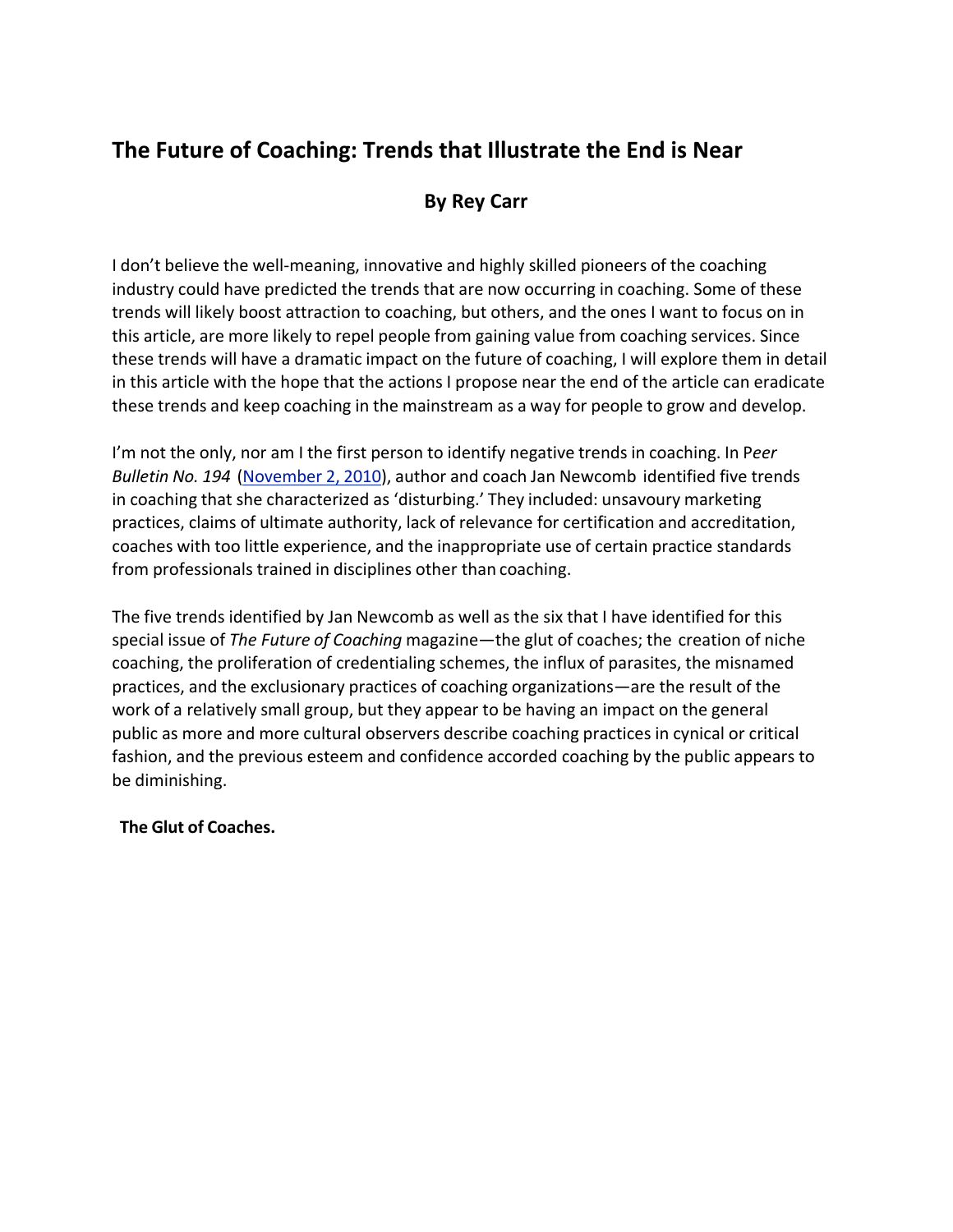

Coaching is one of the fastest growing industries. But no one really knows how many people are actively involved in coaching as a full- or part-time career. This number is important because it may be the underlying reason why the trends identified by Jan Newcomb and the five additional trends to be detailed later in this article have emerged, and paradoxically may also be the main reason why the public is becoming less accepting of coaching as a credible industry.

In my article, *Coaching Statistics, Facts, Guesses, Conventional Wisdom and the State of the Industry* (Carr, 2008), I quoted sources within the coaching industry that estimated there were approximately 40,000 business coaches working within the USA. Another 40,000 coaches were considered operating in other countries around the world.

The International Coach Federation in response to an August 14, 2015 question asked via Twitter, stated that the number of persons coaching worldwide was significantly less than the 2008 estimate. The ICF figure, based on their 2012 ICF Global Coaching Study, was stated to be 47,500.

Not only does this ICF figure under-estimate the number of coaches worldwide but it also (1) underestimates the number of coaches around the world who work informally, but also offer their services as coaches; (2) does not include all those people who engage in some form of coaching, but either chose not to complete the ICF survey or were not in contact with the survey request; and (3) could reflect the low reliability of their survey method (Carr, 2015).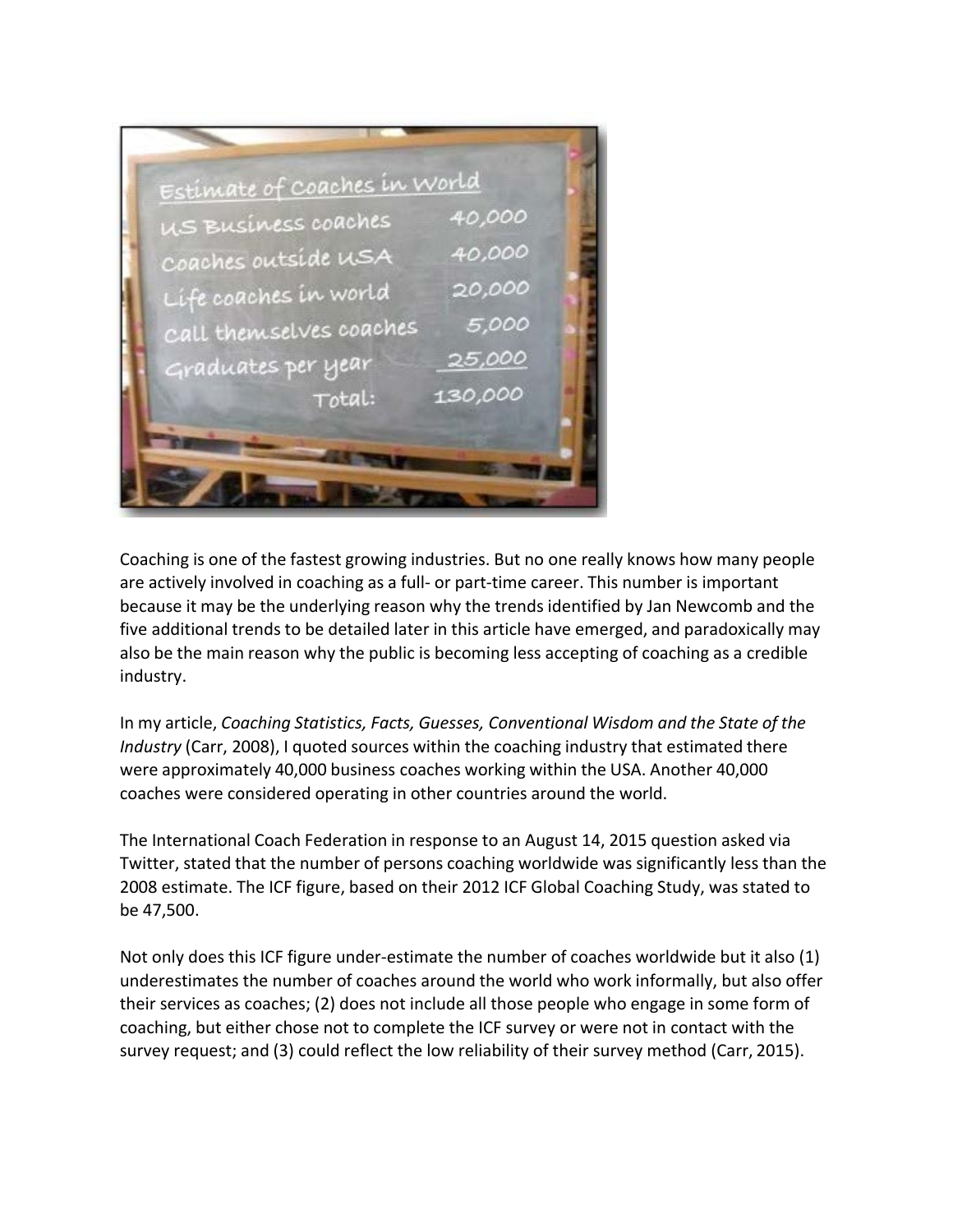In essence, a number of organizations have attempted via a survey method to discern the number of coaches worldwide. None have presented a compelling argument about the reliability or validity of the their total figure. Consequently, the number of coaches worldwide has mostly been a guess. And there are many reasons why an organization like the ICF would underestimate the number of coaches worldwide.

But there are two additional calculations—that even though estimates—can yield some useful data. According to the latest figures available, there are approximately 665 coach training schools now in operation (Coach Directory). If, by conservative estimate we guess that each coaching school graduates 50 participants a year, that adds another 33,250 graduates each year to the existing to the worldwide total of coaches. Fast forward to 2015 the total, given attrition plus additional persons calling themselves coaches, the number of coaches worldwide is more likely to be closer to **250,000**.

The second additional calculation—and one that is more difficult to determine—is the number of persons who currently call themselves coaches yet have no coach-specific training. Many of these practitioners come from management consulting, motivational speaking, or marketing. In most cases they have added "coaching" to their repertoire. Note that this is not a criticism of the legitimacy or credibility of the coaching they provide; it is mentioned to illustrate an additional source of persons to add to our "number of coaches" estimate.

Many coaching experts have stated that anyone can benefit from having a coach, yet the number of actual clients willing to hire a coach is finite. If we add up the numbers mentioned so far, as well as other sources of help that are not coaches, including self-help and selfcoaching, and all the psychology and social work practitioners, then the ratio of potential helpers per client gets much larger.

What this means is that there is an exceptionally large pool of coaches competing against each other for the same client base. An August 2015 search of the Internet using Google reveals that there are more than 84 million websites listed when the term 'coaches' is used (while at the same eliminating other terms such as 'sports, bus, clothing' and other terms not associated with life and business coaches).

Increasing the number of coaches available or including the increased number of persons who call themselves coaches in the worldwide pool of coaches is not necessarily a bad thing. The problem arises when individuals expect to easily find clients. Instead, they learn that the number of coaches already in practice has been significantly and consistently underestimated, thus making it much more difficult to generate the revenue necessary for a satisfactory career.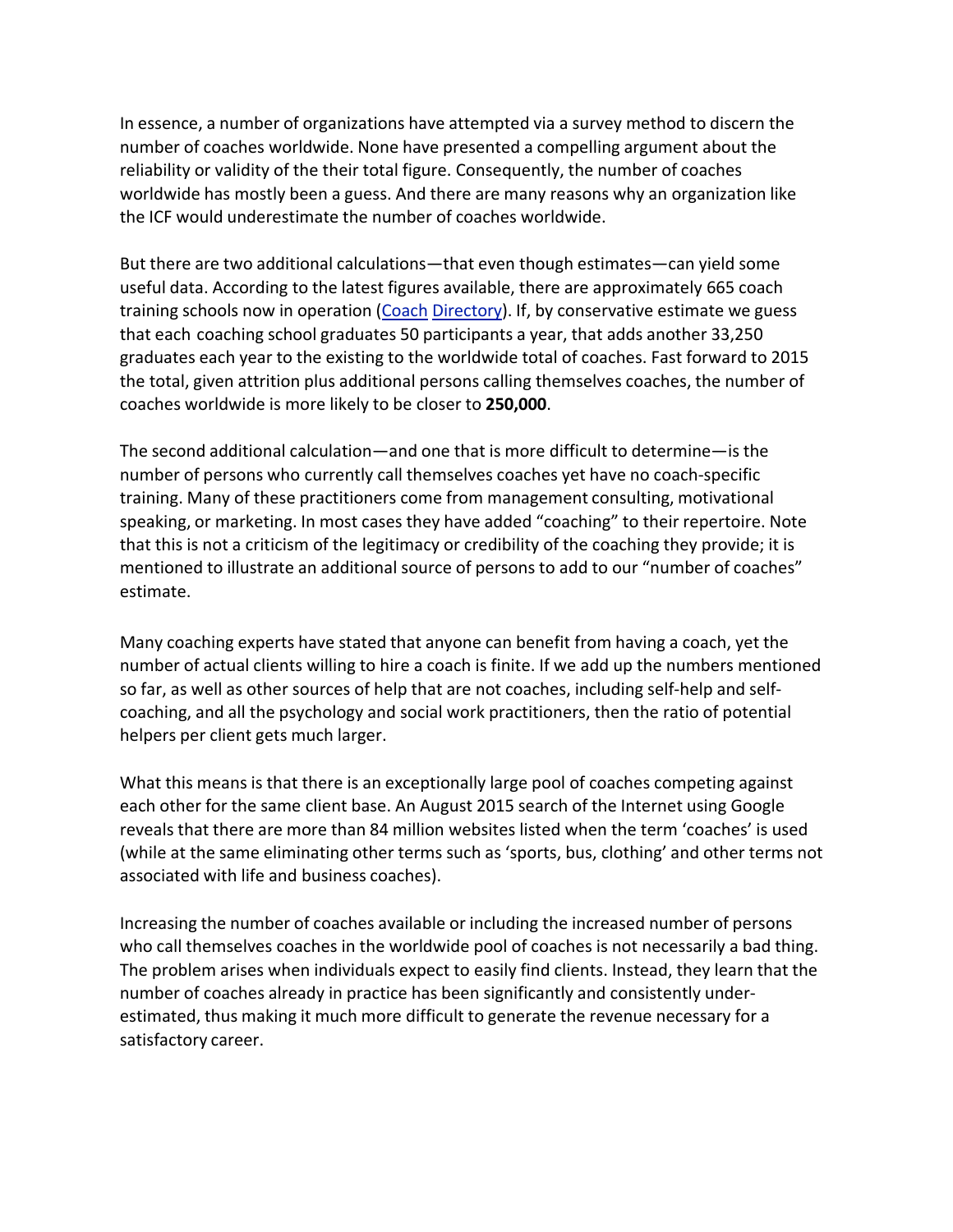In addition, many coaching schools and marketing specialists have stepped in to make the coaches think it is their own fault for not having proper or sufficient business and marketing skills to gain clients. Literally, dozens of these services are now generating considerable revenue off disappointed coaches. These practices can easily lead to charges of deception and misrepresentation.

#### **The Rise of the Nouveau Niche.**

Marketing specialists have made significant inroads into the coaching industry, seeking to convince coaches that if they want to make a living with paying clients they need to, among other tricks and techniques, distinguish themselves from their coaching colleagues. The primary way this differentiation has been implemented is through 'niche coaching.'

More than 60 distinct niche areas have been identified by one study, and many coaches have added multiple niche areas to their statement of practice.

[A website devoted to a satirical review of the coaching world has identified more than 60 niche areas currently being promoted by "coaches."]

#### **Boundless Scope.**

There is hardly a challenge faced by a human being that a coach will decline to coach. There are birthing coaches, death and grief coaches, coaches for kids and teens, coaches for retirees and the elderly, and coaches for hospice and recovery. There are even coaches for our animal companions such as feline, equine and doggy coaches.

While the pioneers of coaching often would make a point of distinguishing themselves from sports coaches, that distinction is no longer appropriate as more and more life and business coaches now claim the niche of working with athletes.

What's more, the previously taboo land usually populated by clinical psychologists and psychiatrists now has coaches dealing with the wide variety of disorders, crises, syndromes and addictions mentioned in the DSM IV. Some coaches attempt to cover multiple niches. Their websites or biographies read as if they were worried about leaving out a niche that might result in a potential client searching elsewhere for a coach. Instead of narrowing their scope of practice to a particular niche, they have expanded their practice to include multiple areas of practice. It is not unusual to find a coach listing several traditional niche areas such as "coach, consultant, trainer, mentor, and clinical counselor" as part of their practice; or a coach listing where a coach provides "business coaching, executive coaching, life coaching, career coaching, health coaching." One coaching commentator speculated that coaches are doing 'keyword' searches on Google, finding the problems people experience that have the most frequent hits, and then adding those key words into their scope of practice descriptions.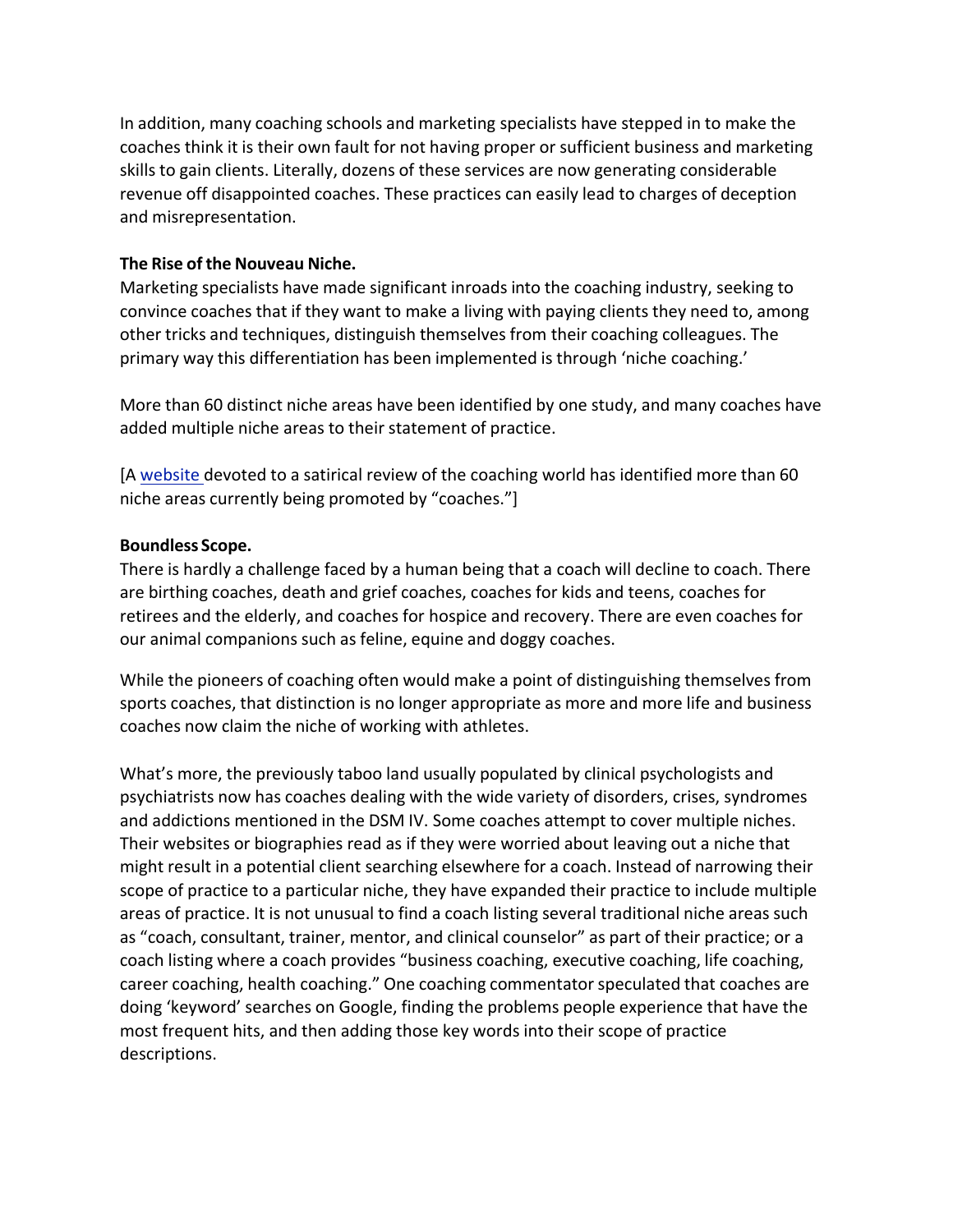

The use of multiple or unique niche areas, rather than acting as a catalyst for helping people, has more likely resulted in a type of skepticism or cynicism about coaching. Rather than attracting clients, these two niche approaches may be seen by consumers as a form of desperation or lack of professional stature.

## **The Never Quiet Whiz Kids.**

Another trend that has a paradoxical impact on the future of coaching is the willingness of coaches to speak 'authoritatively' about virtually any topic having to do with human behaviour.

While some of these individuals receive continual national exposure on TV-talk shows such as Oprah, Dr. Phil, Dr. Drew, Dr. Oz, the View, and other talk shows, thousands publish their advice in their own books, blogs, websites, newsletters, magazines, article clearinghouses, social media outlets and listservs. "There's a free-for-all regarding what anyone calling themselves a coach can or will do;" a coach critic told me, "one of these days, I hope to find one instance of a coach saying, 'Sorry, I really don't know anything about that'."

While individual coaches in their actual coaching interactions may be more reluctant to provide 'advice' to clients in order to facilitate the quality of the coaching interaction, they typically do not show the same reluctance to comment in public about almost every aspect of the human condition. As Grey Owl has noted, "Wisdom is divided into two parts: a) have a great deal to say, and b) not saying it."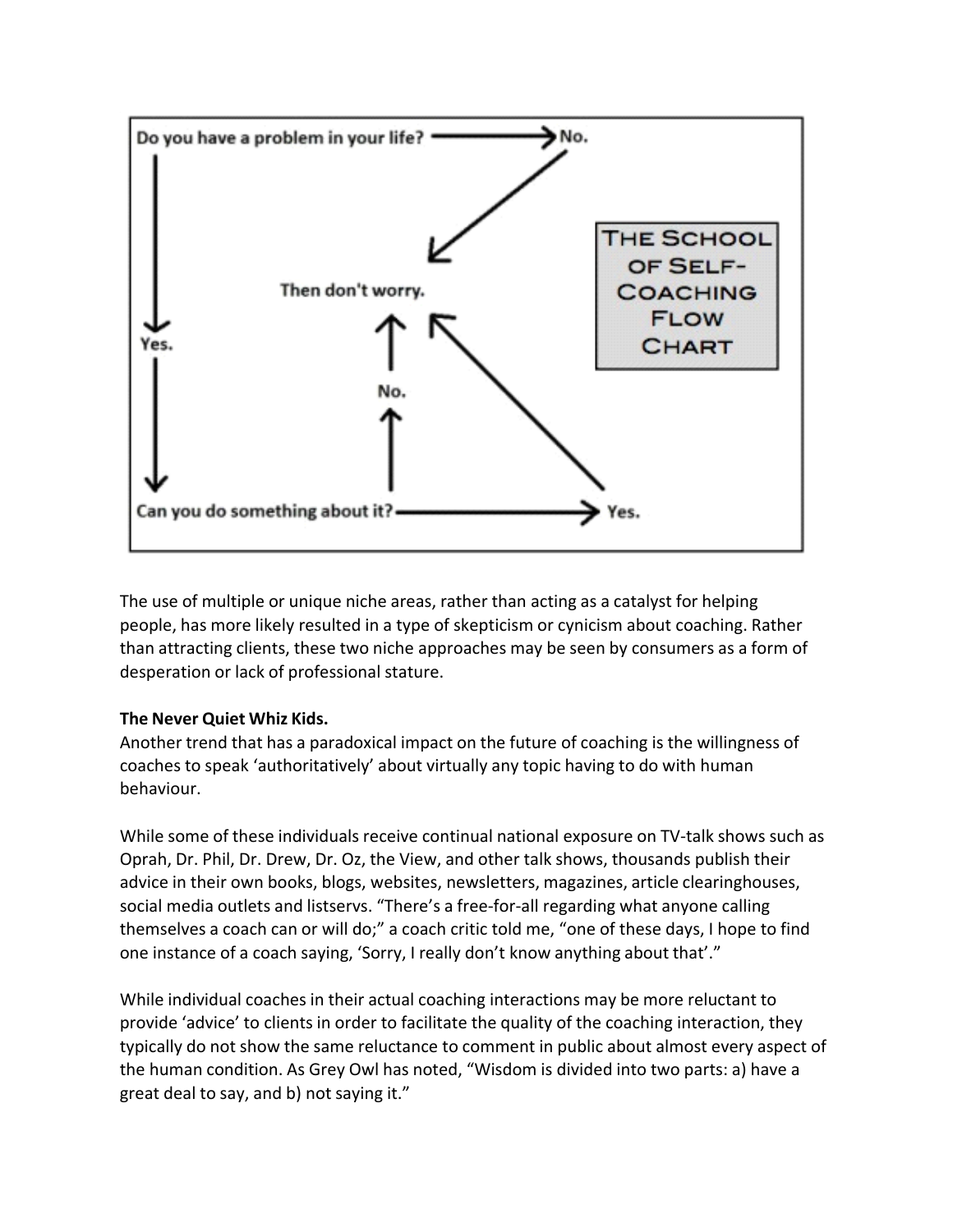These public commentaries, typically based on life experience, are legitimate and wellmeaning. However, their frequency, constancy, and expression in a variety of media venues has likely saturated the public with too much information. In other words, the appearance of such widespread "expertise," rather than acting as a catalyst to garner respect, has led many people to likely be skeptical of coaching. "So many people have taken the title 'coach'," according to one Peer Resources Network member, "that even fewer coaches really know what true coaching is, and they seem to have lost any connection with professional boundaries."

#### **Nomenclature Confusion.**

Another way that some members of the coaching industry are demonstrating a blurring of boundaries is through the increasing use by coaches of the terms that come from other helping disciplines; for example, the use of the term "mentor" as in "mentor-coach" and "supervision" of coaches. Whereas in the past, coaches made an effort to distinguish themselves from mentors (often writing short articles on the differences between the roles), now many coaches have added that role to their repertoire of practice.

For the most part, the addition of the 'mentor - coach' accolade to their resumes seems to be a way to elevate their skill status and promote and market their services to other coaches. The irony here is that acting as a mentor has been historically and is currently a free or completely volunteer service. Mentor-coaches have ignored or rejected this key element of mentoring and charge a fee to work with other coaches. In so doing they have again expanded the scope of their practice, added to the confusion about the difference in roles, and, rather than referring to their work with other coaches as supervision or consultation, have added the status, but not the accuracy of mentoring to their own scope of practice (Carr, 2015b).

The International Coach Federation, representing approximately 24,000 members around the world, defines mentor coaching as "coaching on coaching competency development of the applicant-coach as opposed to coaching for personal development or coaching for business development, although those aspects may happen very incidentally in the coaching for competency development." (Marum, 2011). In other words, the ICF uses the term 'mentor coach' as a substitute for what almost all other helping professions such as medicine, psychology and social work call 'supervision' or 'consultation.'

European coaching associations offer virtually identical 'mentor coach' services to help other coaches. However, the European groups refer to these as supervision, not mentor coaching. The EMCC, because their membership includes both mentors and coaches, uses a slash between the words mentor and coach as in "mentor/coach" when addressing members to indicate these are two distinct roles. The ICF, in contrast, uses the word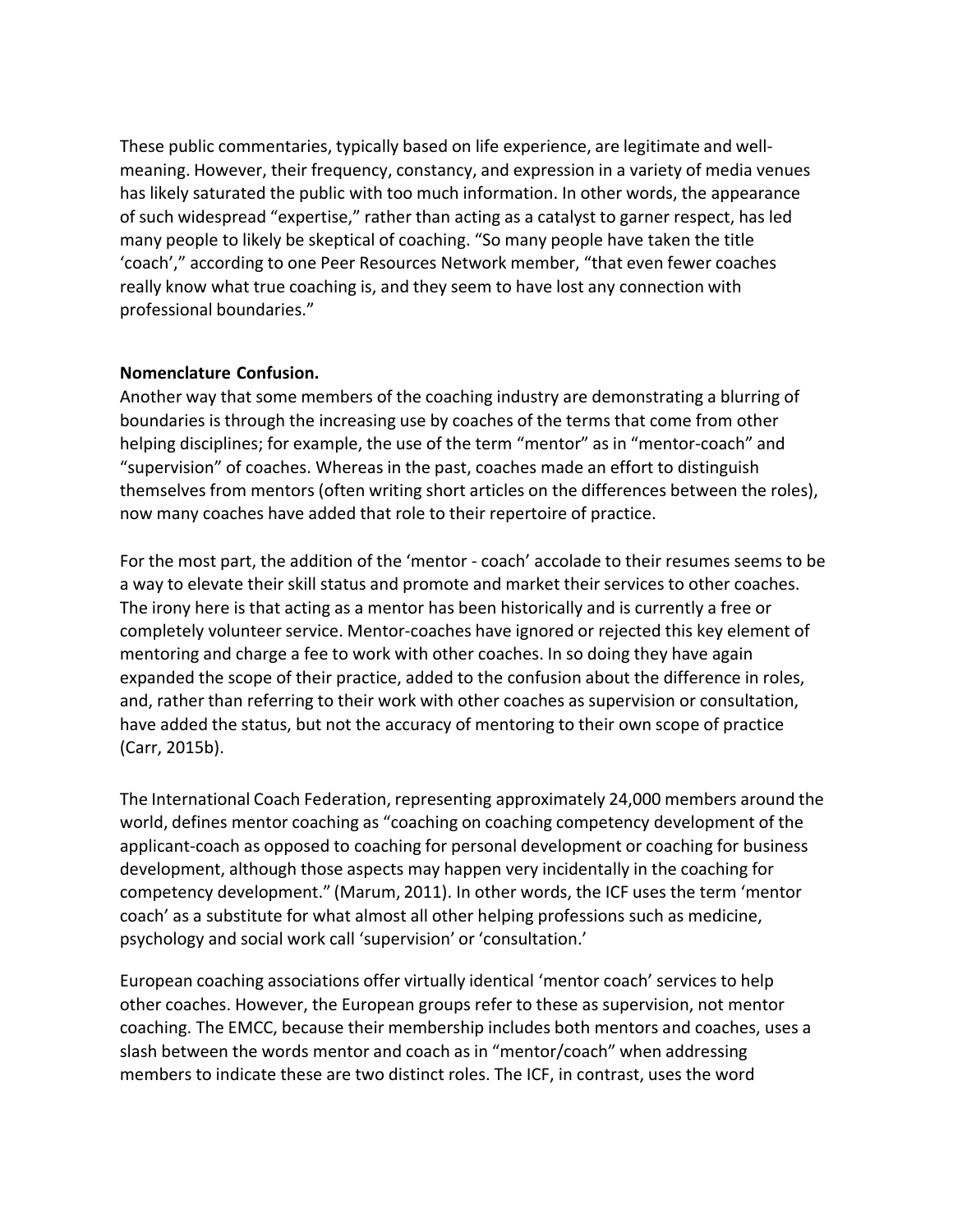'mentor' before the word coach as a modifying adjective as in 'mentor coach'. (The ICF also insists on displaying the role term with uppercase first letters as in "Mentor Coach.")

Members of the ICF, supported by the ICF requirement for members to engage a mentor coach, have added this role to the services they offer. For example a recent promotional flier we received from two ICF-certified coaches titled their offering "Exclusive Mentoring in Advanced Coaching Techniques," and another ICF member sent a promotional flier requesting coaches to sign up for a "6-Figure Practice Mentoring Program." Both of these offerings required paying a fee to receive the 'mentoring.

In addition to confusion about and mis-use of the term 'mentor-coach,' there is considerable controversy now brewing in North American regarding the term "coach supervision." Such confusion is rare in Europe where experienced coaches, particularly those in the United Kingdom and those who are members of the two largest European coaching organizations, the European Mentoring and Coaching Council (EMCC) and The British Psychological Society Special Group in Coaching Psychology (SGCP), emphasize services they call "supervision." Partly, there is little trouble with this term in Europe because of the large number of coaches who have come to coaching having first trained as psychologists, where supervision is common practice.

But the historical tradition of supervision in the clinical practice of psychology does not mean that it is appropriate for the practice of coaching. Supervision, in the traditional sense of one professional having responsibility for the quality of practice, ethics, and activities of another practitioner has no place in coaching. In her article on the dangers associated with the ICF initiating a coaching supervision model, Vikki Brock (2015) states, "...adopting clinical forms of supervision, using the language that applies to regulated areas of clinical practice in the USA holds significant risks for the coaching profession, as represented by the ICF."

In contrast to psychology, coaching practice has a long tradition of coaches consulting, conferring or collaborating with each other to improve, enhance, and strengthen each other's practice. Therefore, it makes more sense to use terms such as peer consultation or peer coaching rather than coach supervision. Ironically, one of the biggest advocates from the ICF for coaching supervision, has stated that supervision is important "because it is a way that all coaches will get an opportunity to reflect on our practice; a way to reflect, to see, to think; and many times when you hear the word 'supervision' experienced coaches are worried that supervision comes from psychology or supervision means control; that is when you hear the word 'supervision' we're talking about controlling instead of really reflecting; and instead of seeing supervision as a partnership where we are all learning" (Coaching Trends, 2015).

With the International Coach Federation leading the charge to create a coach supervision system where member coaches will be required to participate in order to renew their credentials one can easily conclude that like the paid mentor-coach, this coach supervision model is just another attempt to control coaches while at the same time increasing revenue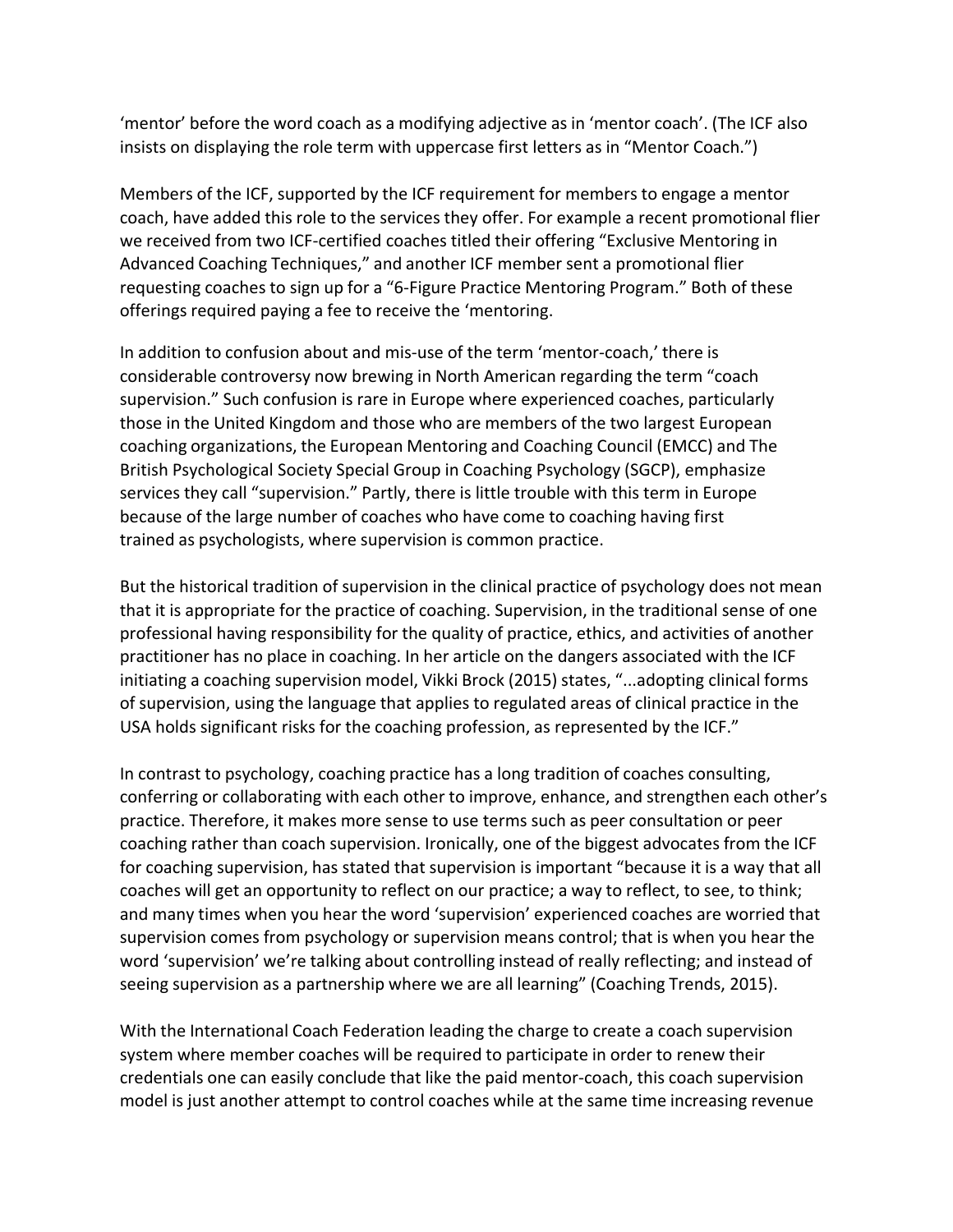to the organization. Critics of the ICF's initiative have suggested that a former ICF president is "touting the area of coaching supervision as the next extremely lucrative revenue stream for coaches" (Email Thread, 2015), and the same person has described coaching supervision as "an opportunity for MCC coaches to develop their businesses" (Coaching Trends, 2015).

Surprisingly few coaches in North America are attending to this issue except for a small battalion of experienced coaches attempting to convince the ICF to change its approach. A July 2015 well-publicized forum on coaching supervision sponsored by a chapter of the ICF (Coaching Trends, 2015) wassignificantly under-attended, indicating that for most North American coaches this coaching supervision initiative on the part of the ICF is a non-issue.

Regardless of the size of the group of concerned coaches, one cannot help but be struck by the ICF interpretations of the terms "mentor coach" and "coaching supervision." While the intention of both these practices may be to ensure the integrity of coaching practice, the outstanding features of both of these poorly named practices is that they lead to greater control, or as Bob Garvey (2014) calls it, "neofeudalistic surveillance," as well as greater revenue for coaching associations.

#### **The Influx of the Parasites.**

I've been involved in the helping profession for close to 50 years. I've worked closely with psychologists, social workers, physicians, psychiatrists, childcare workers, psychotherapists, and other practitioners. In all that time and from my connections with the varied helping professionals I've never witnessed the influx of external sources offering these practitioners the types of services and products in the amount or to the extent that coaches typically receive. Not a day goes by without multiple email messages heralding six-figure income, multiple streams of revenue, marketing secrets, blog, article and web writing tips, skill enhancement, assessment tools, client attraction methods, and a variety of other practice improvement schemes.

Many of these offers come from people who describe themselves as coaches. They typically provide testimonials and persuasive 'squeeze' pages to encourage other coaches to sign up for their service or product. No doubt many of these are legitimate practitioners acting to share what they know with colleagues, but seen in a larger perspective they are part of a trend—a trend that preys on the fear of failure, lack of experience, vulnerability, and the promise that 'there must be a pony in here somewhere.'

Some coaches are so disturbed by this trend that they refer to the people who make these offers as vampires, vultures, exploiters and manipulators. This is a sensitive area because I'm sure the people who offer these services would object to this type of characterization. They see themselves as helping others to improve their practice— a goal we all strive towards. The problem, and the reason why this trend may be contributing to the reduction in respect and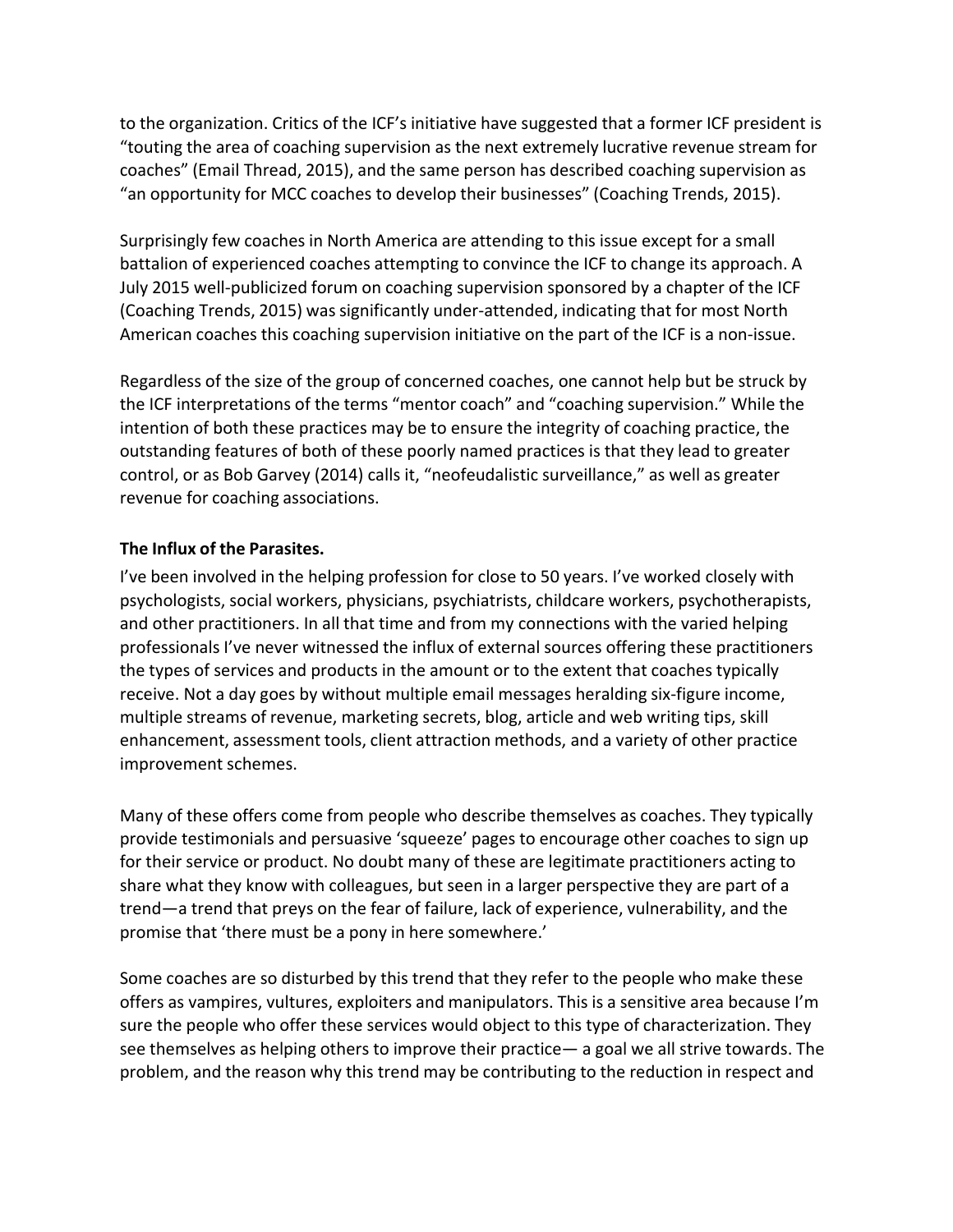regard for coaching, is that it's virtually impossible to distinguish between those offering credible, legitimate services and those offering bunk.

### **The Multiplying Credentials.**

In 2005 (and updated in 2015) Peer Resources published a white paper titled *A Guide to Credentials in Coaching: Types, Issues and Sources* that documented the more than 65 distinct coach credentials available in North America and the United Kingdom. That review showed that some certifications are competency-based, some require attaining hours of course work, others require supervision by someone who has already attained the credential, some rely on self-assessment, some can be obtained without ever coaching a client; and some are just based on self-proclamation.

The proliferation of credentials in coaching has not slowed. More than 300 additional coaching schools are now in operation since the original version of the white paper, and most of these schools also offer some variation of one of the types of credentials listed above. And surprisingly there are even organizations that specialized in credentialing in fields other than coaching that have now jumped into offering their own system of certifying coaches.

The irony here is that research on how potential clients find or select a coach has little to do with credentials and more to do with experience. Yet the coaching schools and coaching associations continue to build more and more complex systems to reinforce the credentialing model. Some critics have even referred to this connection between credentialing, the coaching schools and the coaching associations as a coaching 'ponzi' scheme.

At the same time the promotional claims that so many of these schools make regarding their place in the coaching industry can be confusing, unsubstantiated, and close to deceptive. There are dozens that claim they are the 'first,' 'number one' or 'only' group that does X, Y or Z. These promotional claims often contradict coaching practice since most coaching engagements include a survey of the horizon in order to determine current reality prior to embarking on the rest of the journey. If the school did a Google search on X, Y or Z, they would likely find others also making the same claim.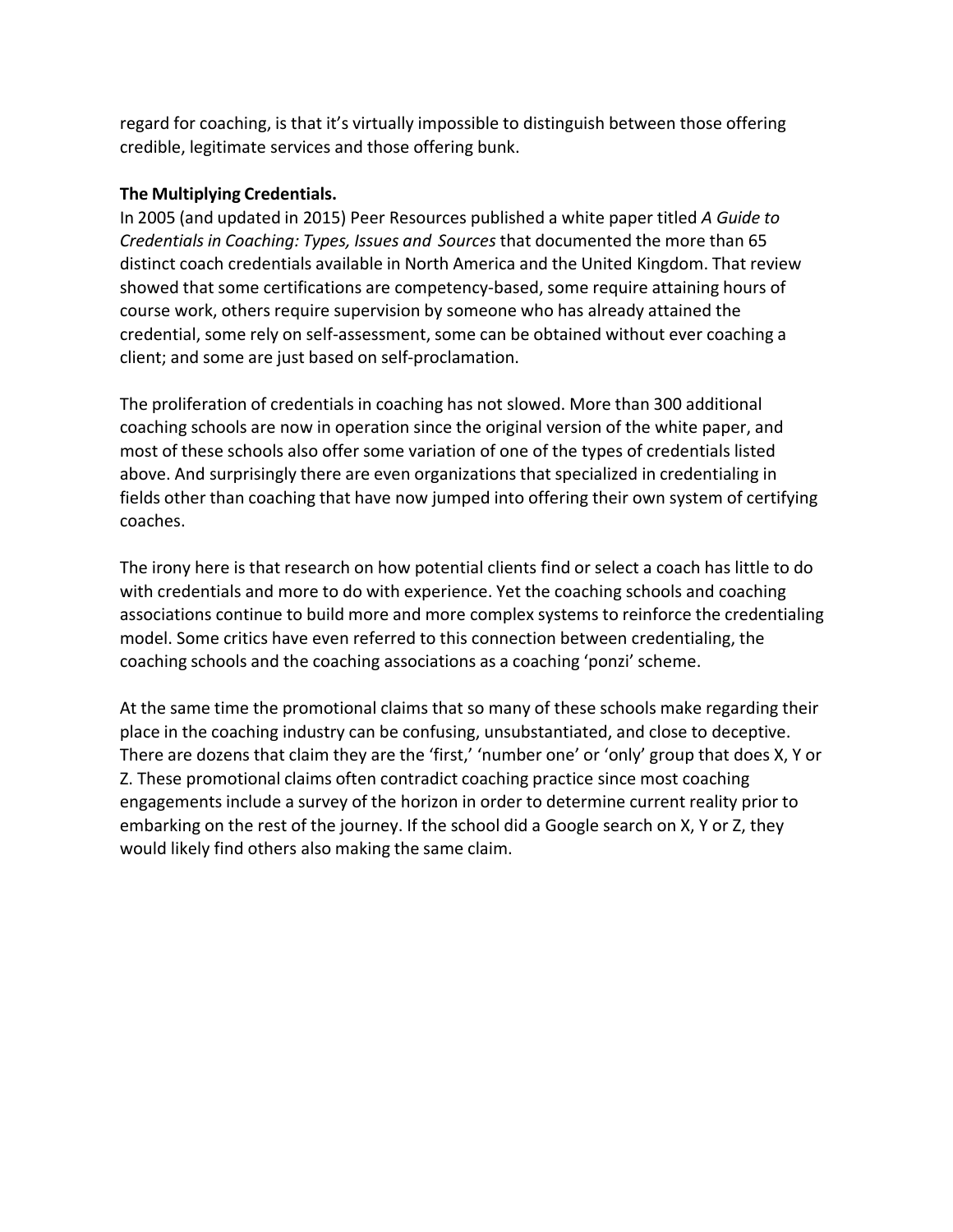

In addition, the coaching associations appear to act as enablers of these claims in that they do not require any evidence of such claims when approving or accrediting the school's offerings. Our review of the relationship between coaching schools and coaching associations could not identify an instance of a coaching association expressing any warnings, cautions or reservations regarding the practices and policies of any coaching school. Nor does there seem to be any record of a coaching school losing its coaching association accreditation or approval status as a result of the school's policies or practices.

This ever-multiplying system of credentialing does little to protect the public from incompetence, shoddy practice and exploitation. Credentialing in coaching continues to grow with minimal credible oversight and accountability. This not only serves to confuse and exasperate the public, but it has also contributed to considerable skepticism from experienced coaches as well.

## **We're It and You're Not.**

Another trend that will have a negative influence on the future of coaching is what can be called exclusionary policies and practices. These are actions, mostly associated with the 15 current coaching associations, to limit, restrict or control the evolution of coaching. On the surface their restrictions seem like a good idea: they raise standards, improve competence, identify best coaching skills; increase precision of coaching definitions and terms, and encourage on-going practitioner education. However, the associations typically exclude each other when making changes, and seldom, if at all, refer to the existence of each other. In their start-up phase most associations had membership policies that were inclusive—virtually anyone with an interest in coaching could join, but their current or pending membership policies are much more exclusive and require more extensive (and costly) training or other requirements.

An expert on the coaching industry sent Peer Resources an email that said, "Approximately 95 percent of the 500 organizations that provide training for coaches are 'for profit' businesses. They compete against each other to sell their coach training and in doing so they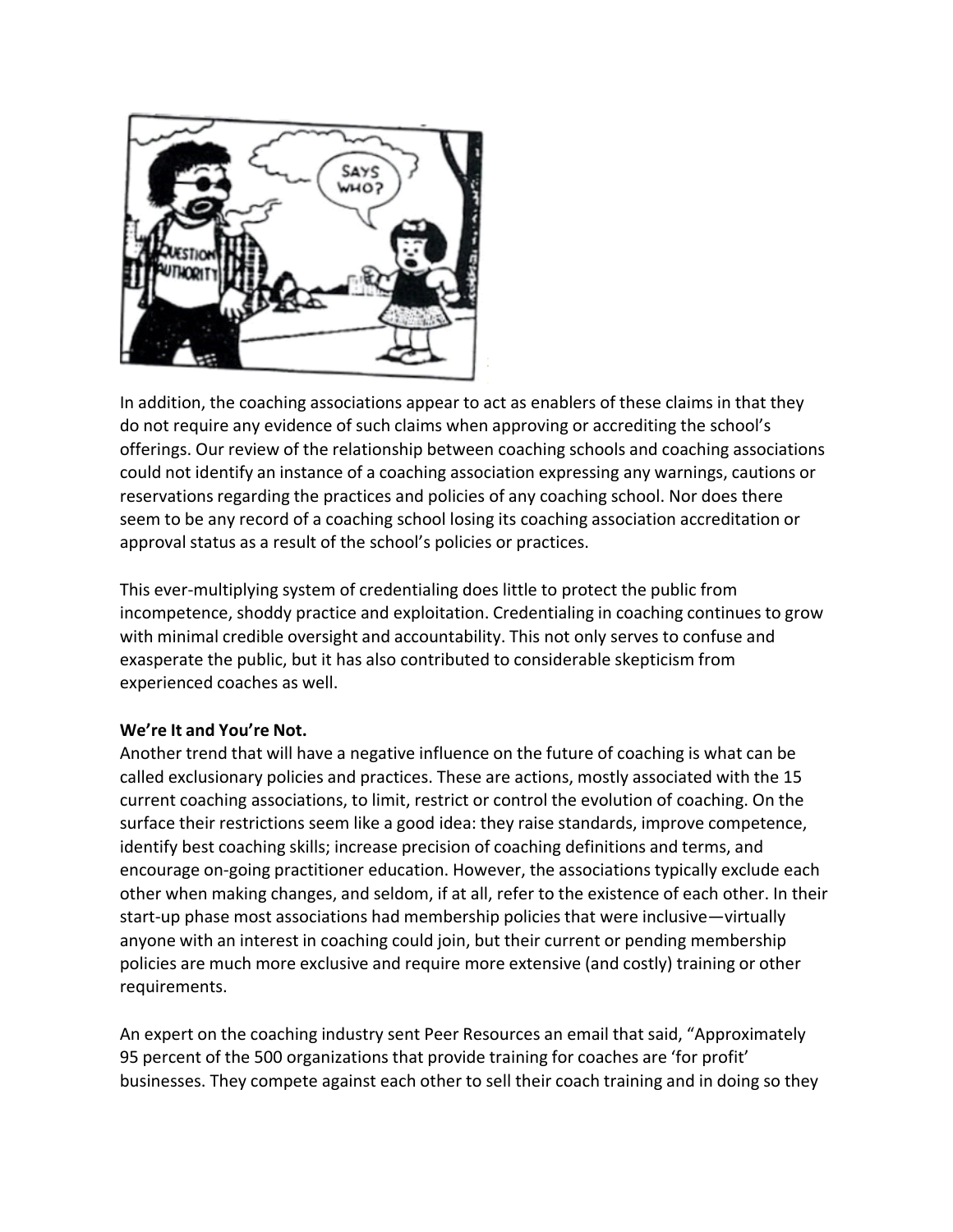must find numerous niches, specialties and unique issues that can boost their competitive positions."

While most of the coaching associations hold not-for-profit status, they still compete with each other for members. Few individuals can afford to hold memberships in more than one of these associations, and their membership standards are restrictive enough that it would be quite unusual for an individual coach to qualify for membership in more than one. But the myriad of standards, definitions and promotion of membership benefits has created uncertainty among many coaches as to which one to join.

Typically, the coaching associations operate as if the other associations don't exist; and as of this date only one membership-based group actually mentions and fully acknowledges all the other coaching associations on its website. In addition, the coaching associations have increased their efforts to approve and accredit coaching schools, and thus gain allegiance to their model of a coach training curriculum as specified by the association. This system, in the guise of raising standards, contributes to minimizing innovation and experimentation, and homogenizes the offerings available.

Even more troubling is the fact that coaching associations have assigned themselves the authority to 'grant' accredited or approved status to coach training schools. No external authorities review or monitor their accrediting practices, and the associations are not accountable to any expert authority on accreditation or curriculum approval.

As far as I could tell from enquiries to the associations, none have the expertise and experience with accreditation and curriculum approval models that exist outside of coaching; none are members of various organizations that oversee accrediting procedures; few have consulted with or have an on-going relationship with existing agencies that have been engaged in accrediting and curriculum approval; and none have the expertise or staff hours to conduct accreditation or approval that would make them relatively equivalent to the most well-known and reputable accreditation models. Even the methods and standards used by the coaching associations to accredit or approve coaching schools are quite different from each other. This lack of authority and coordination can and does contribute to public confusion as to what those terms actually mean. (See our latest guide to the use of accreditation in the coaching industry on our website at [www.peer.ca/c](http://www.peer.ca/)oachingschools.html.)

#### **Where Are Our Heroes?**

Very few voices raise concerns and speak out about the coaching industry such as The Coaching Commons and before that the *Coaching Insider,* edited by Ken Winston Caine. These analytical sources are no longer available to provide forums for journalistic level critique, public commentary and independent editorial opinion.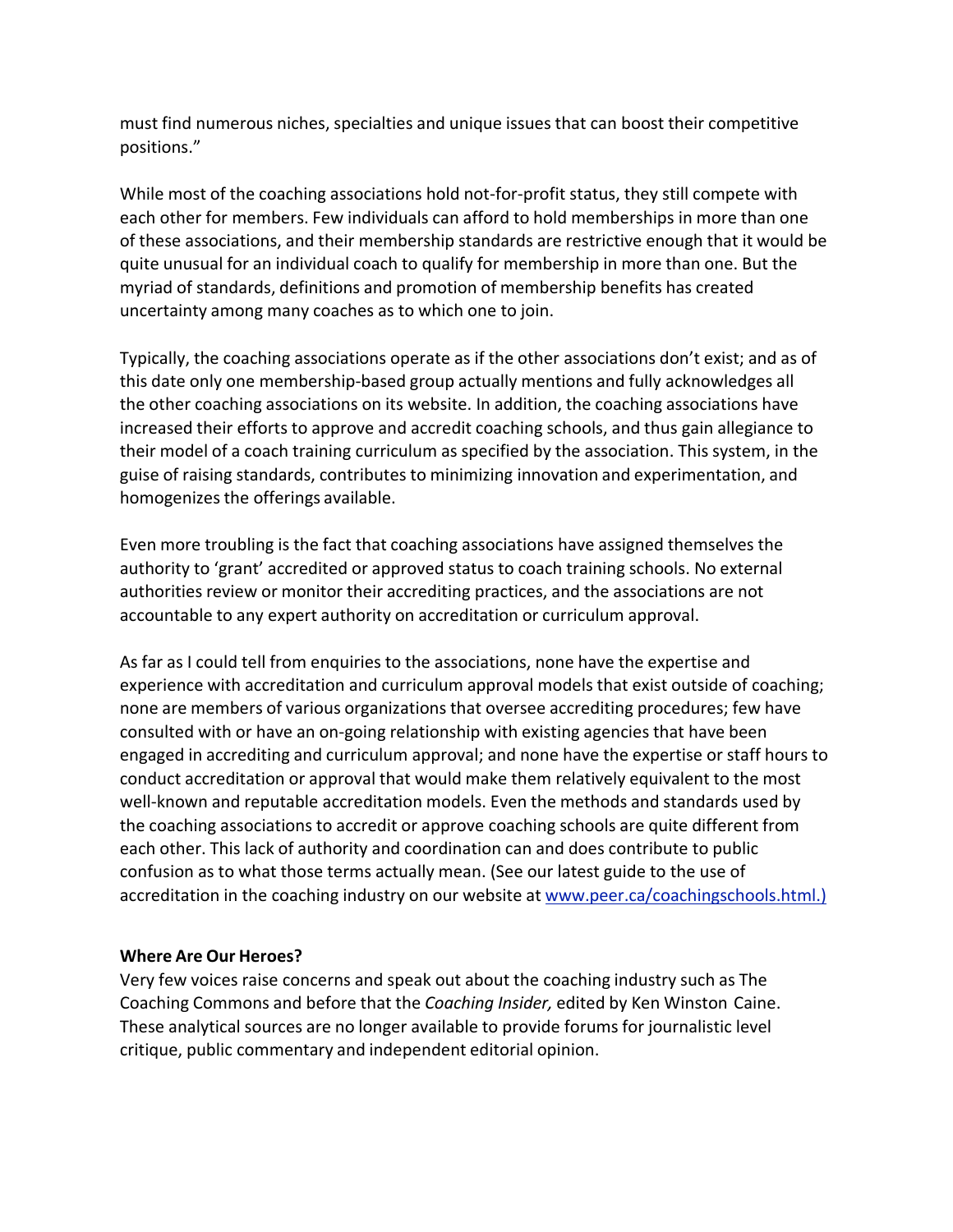What Thomas Leonard and other coaching pioneers started as an innovative and unique practice is exemplified by the majority of coaches today who have studied, trained, and continue to educate themselves. These coaches also honour the ideas and principles that Thomas created by recognizing the need to distinguish what they provide in order to attract clients and earn a decent living. Their progress, however, has slowed because the coaching industry is so overloaded with multiple certification schemes (at least 65 now available); is rife with the misuse of accreditation principles and practices; is beset by the unwillingness of coaching associations to cooperate with each other; and is suffering from the proliferation of highly disparate coach training schemes. The unfortunate result is that the general public has become even more confused and baffled by the coaching industry.

The trends identified in this article are all well-meaning, reasonable and make sense for individual practitioners to engage in order to survive in a highly competitive market. But seen in a 'big picture perspective' they appear to form an unintentional whole that is larger than the sum of its parts. Rather than increasing the public's connection and celebration of coaching and coaches as a way to achieve greater life happiness as well as business and career success, the trends identified here may signal a bleak future for coaching.

## **References**

\_\_\_\_\_\_\_\_\_\_\_\_\_\_\_\_\_\_\_\_\_

[To learn about the pioneers of the coaching industry and learn about their vision for coaching practice, there is no better source than Dr. Vikki Brock's *Sourcebook of Coaching History.*]

Brock, V. (April 2015). Professional coaching and the dangers of coaching supervision. *Peer Bulletin, 247.* (Retrieved September 10, 2015 from here.)

Carr, R. (2005). *A guide to credentialsin coaching: Types, issues and sources.* Victoria, BC: Peer Resources (Retrieved September 10, 2015 from here.)

Carr, R. (2008). *Coaching statistics, facts, guesses, conventional wisdom and the state of the industry.* Victoria, BC: Peer Resources. (Retrieved September 10, 2015 from here.)

Carr, R. (September 2015). Flaws in Internet surveys can be instructive. *Peer Bulletin, 252.* (Retrieved September 10, 2015 from here.)

Carr, R. (2015b). *The rise of the fee-based mentor coach.* (Retrieved September 10, 2015 from here.)